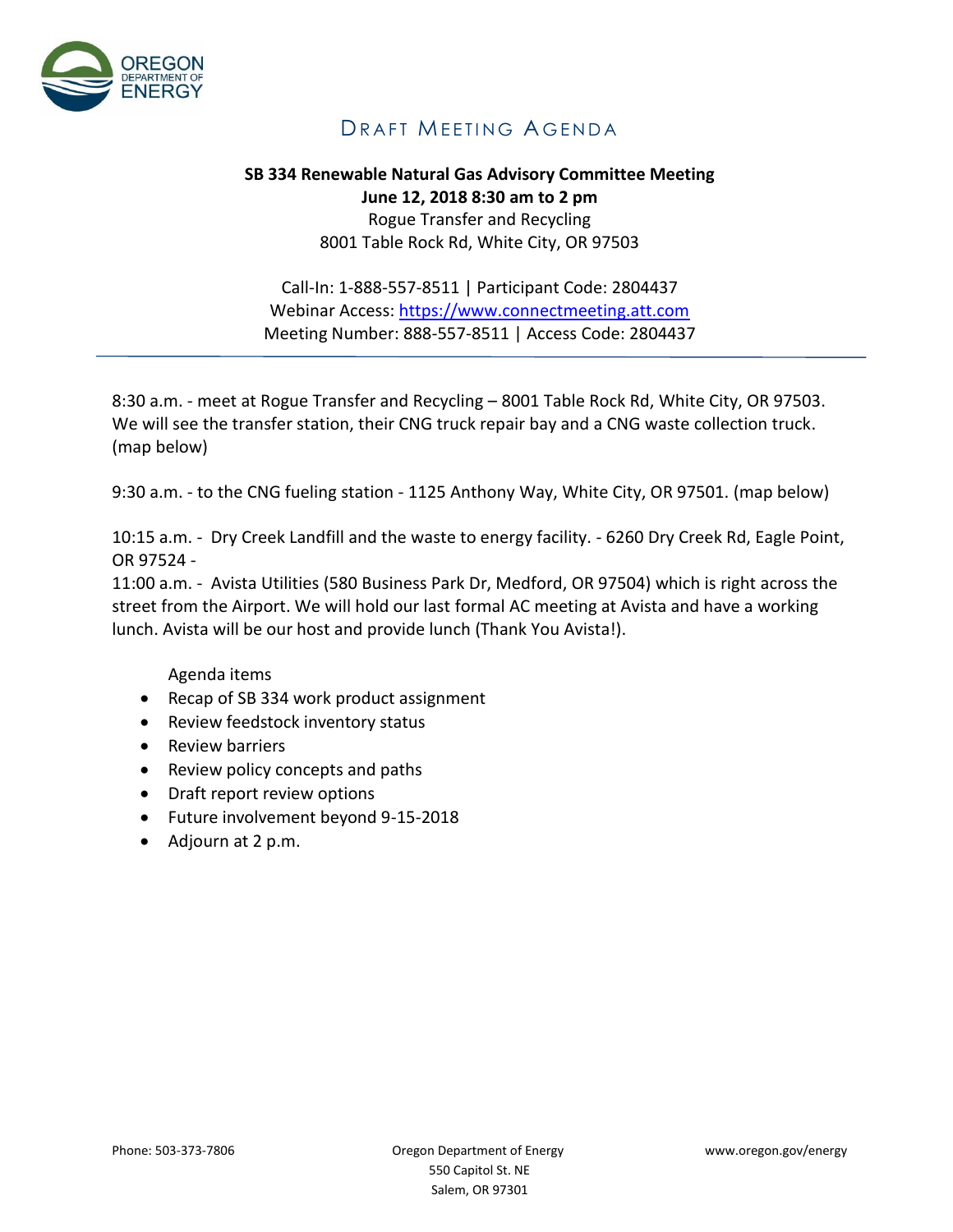

|                  |                    | 꿑     |   |
|------------------|--------------------|-------|---|
| 꼬                | <b>Antelope Rd</b> | Rock  | 5 |
|                  | <b>Vilas Rd</b>    | Table |   |
| Central<br>Point | <b>Biddle Rd</b>   |       |   |